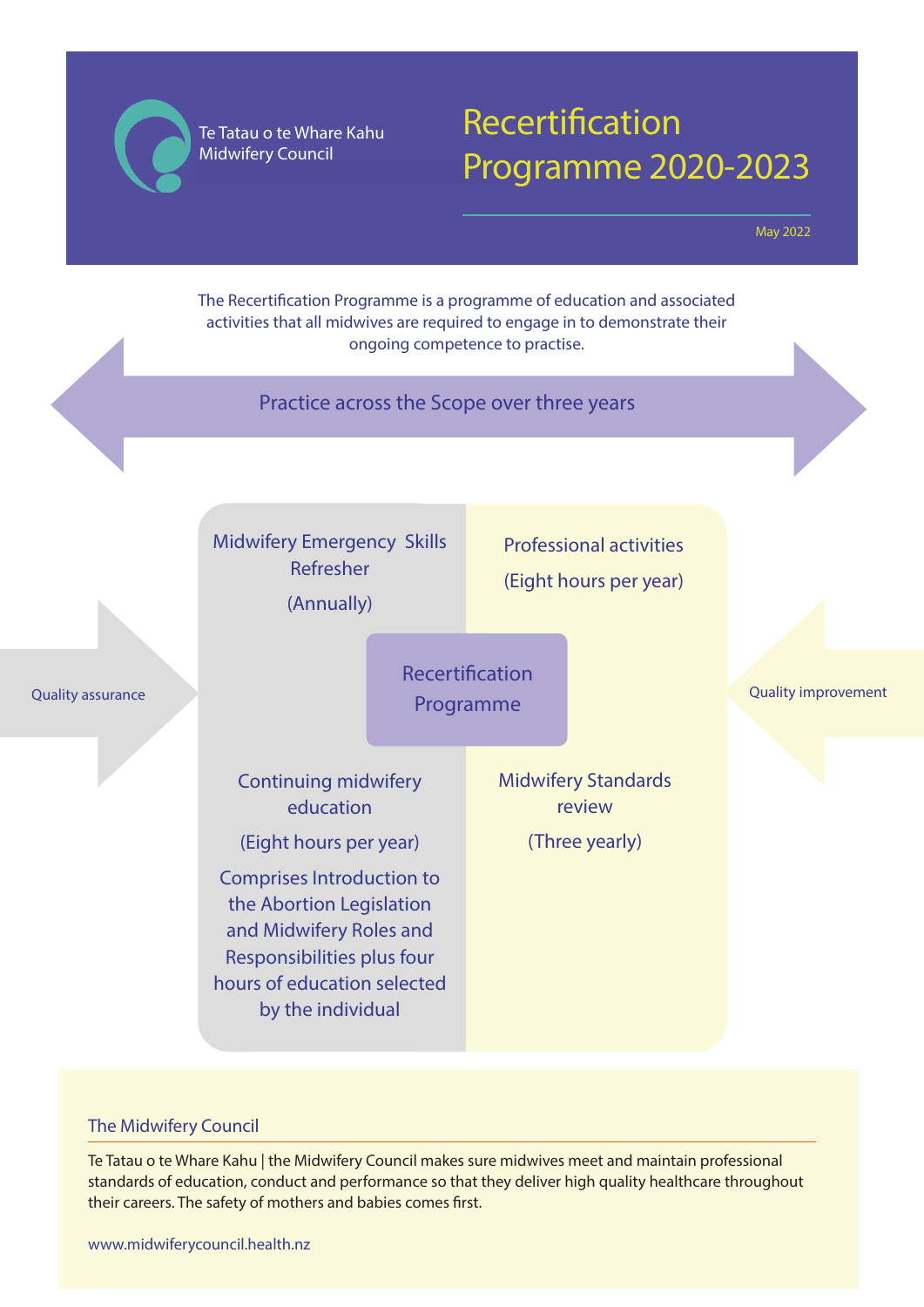# Quality Assurance

### Midwifery Emergency Skills Refresher

Requirement: Once every year

Content:

- Midwifery management of maternal collapse /resuscitation of the pregnant woman
- Resuscitation of the newborn
- Maternity emergencies

Provided by: Midwifery Council accredited providers of midwifery education.

Can be achieved through completion of inter-professional education (i.e. Prompt + NNR update or ALSO). Evidence of completion and reflection to be retained in the midwife's portfolio.

#### Continuing midwifery education

Requirement: Minimum eight hours per year

Content:

Four hours self directed mandated Abortion Law Reform education: 'Introduction to the Abortion Legislation and Midwifery Roles and Responsibilities'.

Any education which has direct relevance to the midwife's professional role and which enhances and leads to development of her practice.

May include (but is not limited to):

- Midwifery continuing education provided by NZ College of Midwives regions and other professional midwifery organisations
- Online e-learning
- Webinar attendance
- Maternity focused in-service education e.g. breastfeeding updates, fetal heart rate monitoring updates
- Formal post-graduate education (may be from a range of disciplines)
- Formal reflection on research articles
- Attendance at conferences/seminars which have direct application to the midwife's practice

Provided by: Midwifery Council-accredited providers of midwifery education and midwifery events, CUAP and NZQA-approved tertiary education.

International events of relevance to midwifery practice will be considered on a case by case basis e.g. Virtual International Day of the Midwife conference, ICM conference, Normal Birth conference.

Evidence of completion and reflection to be retained in the midwife's portfolio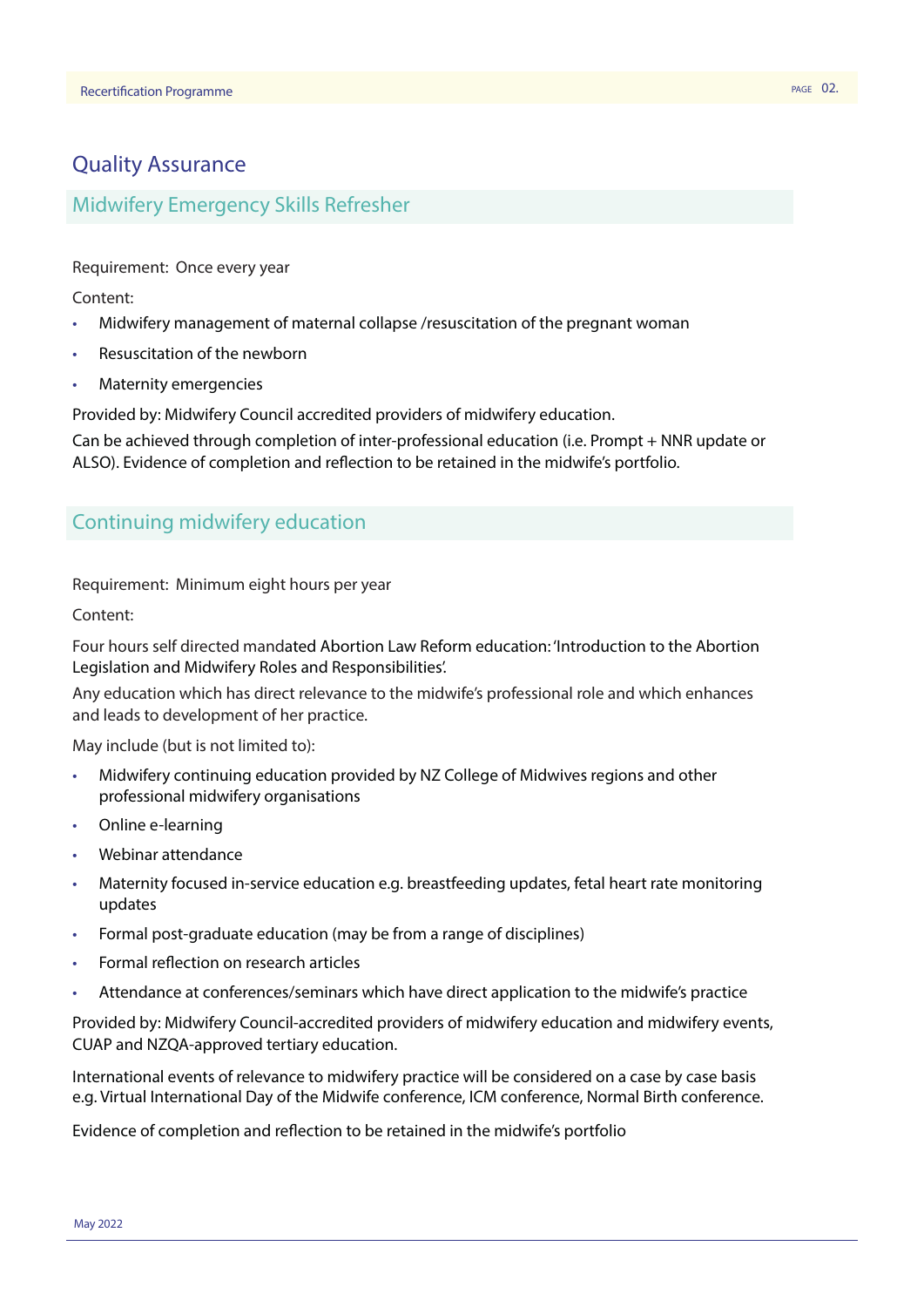#### Quality Improvement

#### Professional Activites

Requirement: Minimum eight hours per year

Definition: Activities in which midwives engage that contribute to professional practice and quality improvement.

May include (but is not limited to):

- Precepting students and new midwives
- Mentoring colleagues
- Attendance at NZ College of Midwives/Nga Maia/Pasifika midwives' professional meetings
- Midwifery group practice peer review/case review meetings
- Case presentation to colleagues
- Formal audit and policy review
- Membership and involvement in quality improvement activities within area of practice
- Involvement with research, publications, journal article peer review
- Professional roles e.g. NLS instructor, supervisor, union delegate

Evidence of engagement in activities is to be included within the midwife's portfolio. Evidence can include certificates of attendance, letters of appointment, meeting terms of reference and attendance records.

An extensive list of professional activities is included within the Recertification Policy available on the Council website.

#### Midwifery Standards Review

Requirement: Once every three years from time of next review with the following exclusions

- Midwives in the Midwifery First Year of Practice Programme: Complete a review at the end of their first year and third years of practice. Reviews are three yearly thereafter
- Midwives on a Return to Practice programme: Complete a review at the end of their second year of practice. Reviews are three yearly thereafter
- Internationally Qualified Midwives undertaking the Overseas Competence Programme: Complete a review at the end of their second year of practice. Reviews are three yearly thereafter

MSR reviewers have the discretion to require a midwife to complete a review before the required timeframe. They cannot extend any timeframes.

Evidence of completion i.e. certificate and professional development plan to be included within midwife's portfolio.